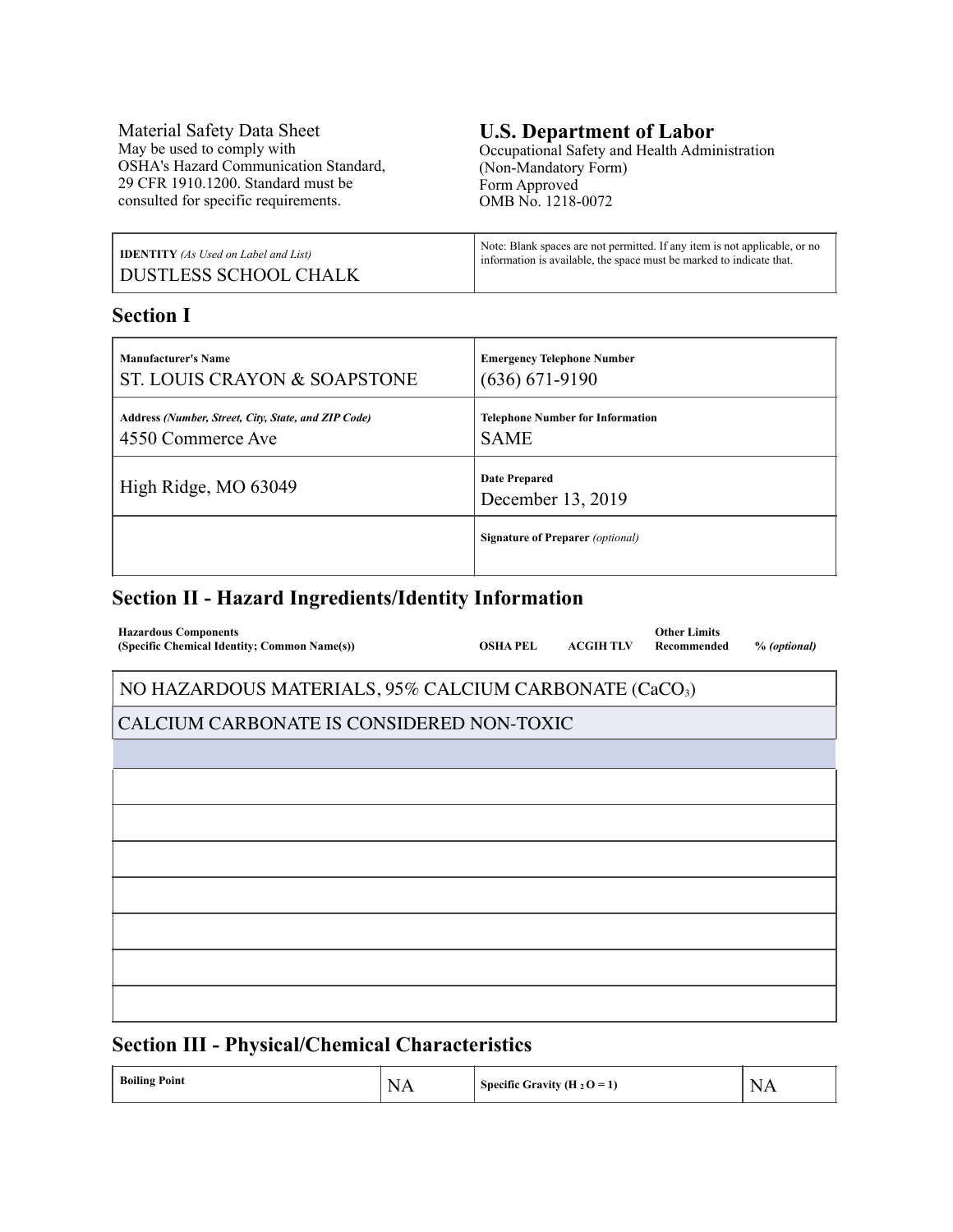| Vapor Pressure (mm Hg.)                                    | <b>NA</b> | <b>Melting Point</b>                                   | <b>NA</b> |  |
|------------------------------------------------------------|-----------|--------------------------------------------------------|-----------|--|
| Vapor Density ( $AIR = 1$ )                                | <b>NA</b> | <b>Evaporation Rate</b><br>$\left($ Butyl Acetate = 1) | <b>NA</b> |  |
| Solubility in Water $2.7 - 2.8$                            |           |                                                        |           |  |
| Appearance and Odor WHITE 3-1/2" X 3/16" DIAMETER, NO ODOR |           |                                                        |           |  |

# **Section IV - Fire and Explosion Hazard Data**

| Flash Point (Method Used) NA          | Flammable Limits NA | LEL | UEL |  |
|---------------------------------------|---------------------|-----|-----|--|
| <b>Extinguishing Media</b>            |                     |     |     |  |
| Special Fire Fighting Procedures NA   |                     |     |     |  |
|                                       |                     |     |     |  |
| Unusual Fire and Explosion Hazards NA |                     |     |     |  |
|                                       |                     |     |     |  |

(Reproduce locally) OSHA 174, Sept. 1985

## **Section V - Reactivity Data**

| <b>Stability</b>                             | <b>Unstable</b>          |   | Conditions to Avoid NONE |
|----------------------------------------------|--------------------------|---|--------------------------|
|                                              | <b>Stable</b>            | X |                          |
| Incompatibility (Materials to Avoid)         |                          |   |                          |
| <b>Hazardous Decomposition or Byproducts</b> |                          |   |                          |
| <b>Hazardous</b><br>Polymerization           | <b>May Occur</b>         |   | Conditions to Avoid NONE |
|                                              | <b>Will Not</b><br>Occur | X |                          |

### **Section VI - Health Hazard Data**

| Route(s) of Entry: NONE                 | <b>Inhalation?</b> | Skin?                   | <b>Ingestion?</b>      |
|-----------------------------------------|--------------------|-------------------------|------------------------|
| Health Hazards (Acute and Chronic) NONE |                    |                         |                        |
|                                         |                    |                         |                        |
|                                         |                    |                         |                        |
| Carcinogenicity: NONE                   | NTP?               | <b>IARC</b> Monographs? | <b>OSHA Regulated?</b> |
|                                         |                    |                         |                        |